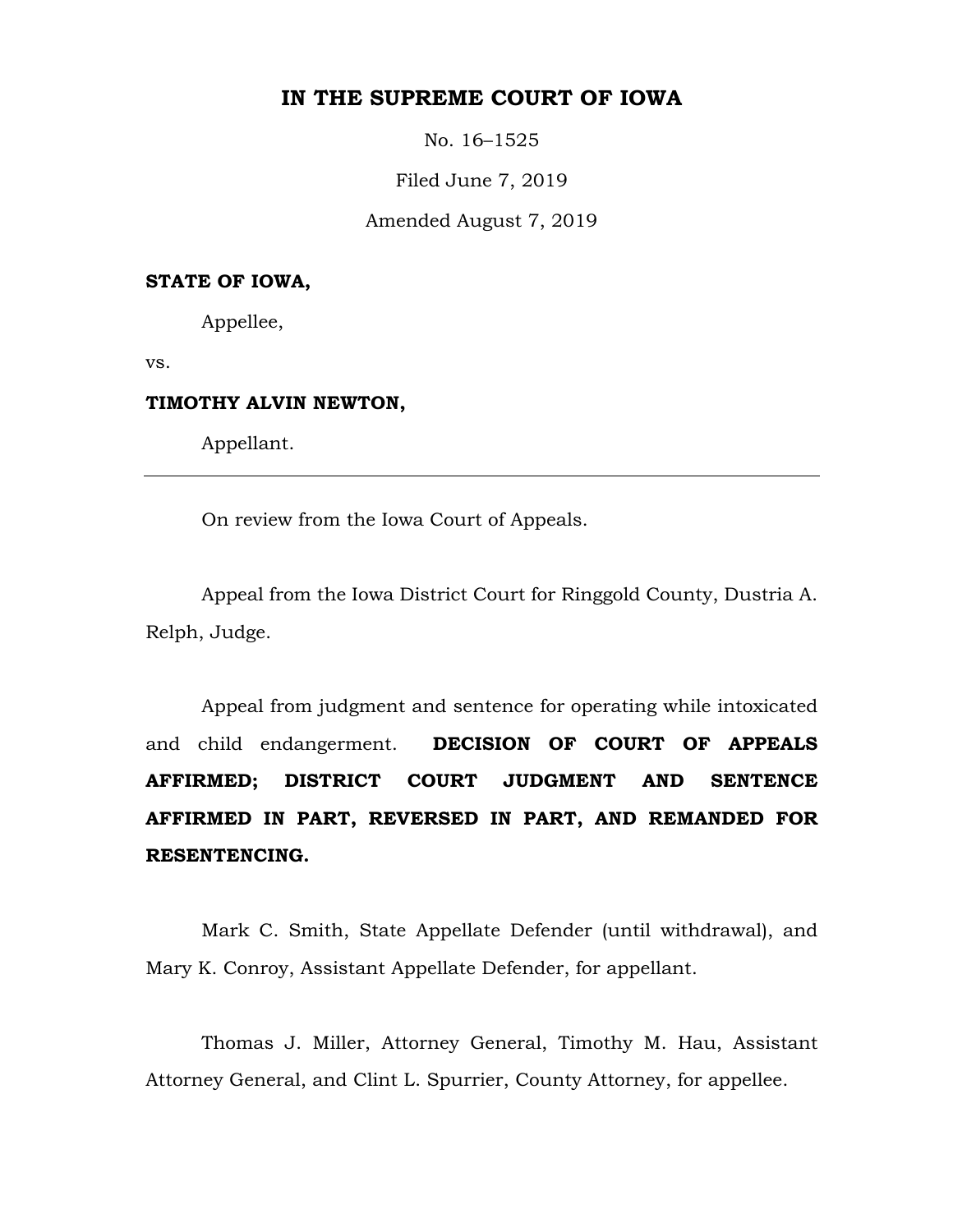## **CADY, Chief Justice.**

In this appeal from a judgment and sentence entered by the district court for operating while intoxicated (OWI), second offense, we consider whether the portion of the statute that makes it unlawful for a person to operate a motor vehicle "[w]hile any amount of a controlled substance is present in the person" violates the Due Process Clause of the United States and Iowa Constitutions. Iowa Code § 321J.2(1)(*c*) (2014).

After we transferred the case to the court of appeals, it found the statute was constitutional but reversed the judgment and sentence after finding the district court failed to engage in a proper colloquy before accepting the stipulation relating to the prior conviction for OWI. It declined to address a claim of sentencing error. On further review, we only address the due process claim and agree with the court of appeals on the disposition of the other issues. We conclude the clause of the OWI statute that makes it unlawful for a person to operate a motor vehicle with any amount of a controlled substance in his or her person does not violate the Due Process Clause of either our Federal or State Constitution as applied to this case.

#### **I. Background Facts and Proceedings.**

Timothy Newton was convicted following a jury trial of the crime of OWI, second offense, in violation of Iowa Code section 321J.2(1) and section 321J.2(2)(*b*). He was also convicted of child endangerment, in violation of section 726.6(1)(*a*) and section 726.6(7). The background facts date back to the early morning hours of September 3, 2014, when a deputy sheriff discovered a sports utility vehicle and a detached trailer stuck in a muddy ditch near the driveway of a home. Newton was in the driver's seat of the vehicle. The engine was running. Newton's seat was in a reclined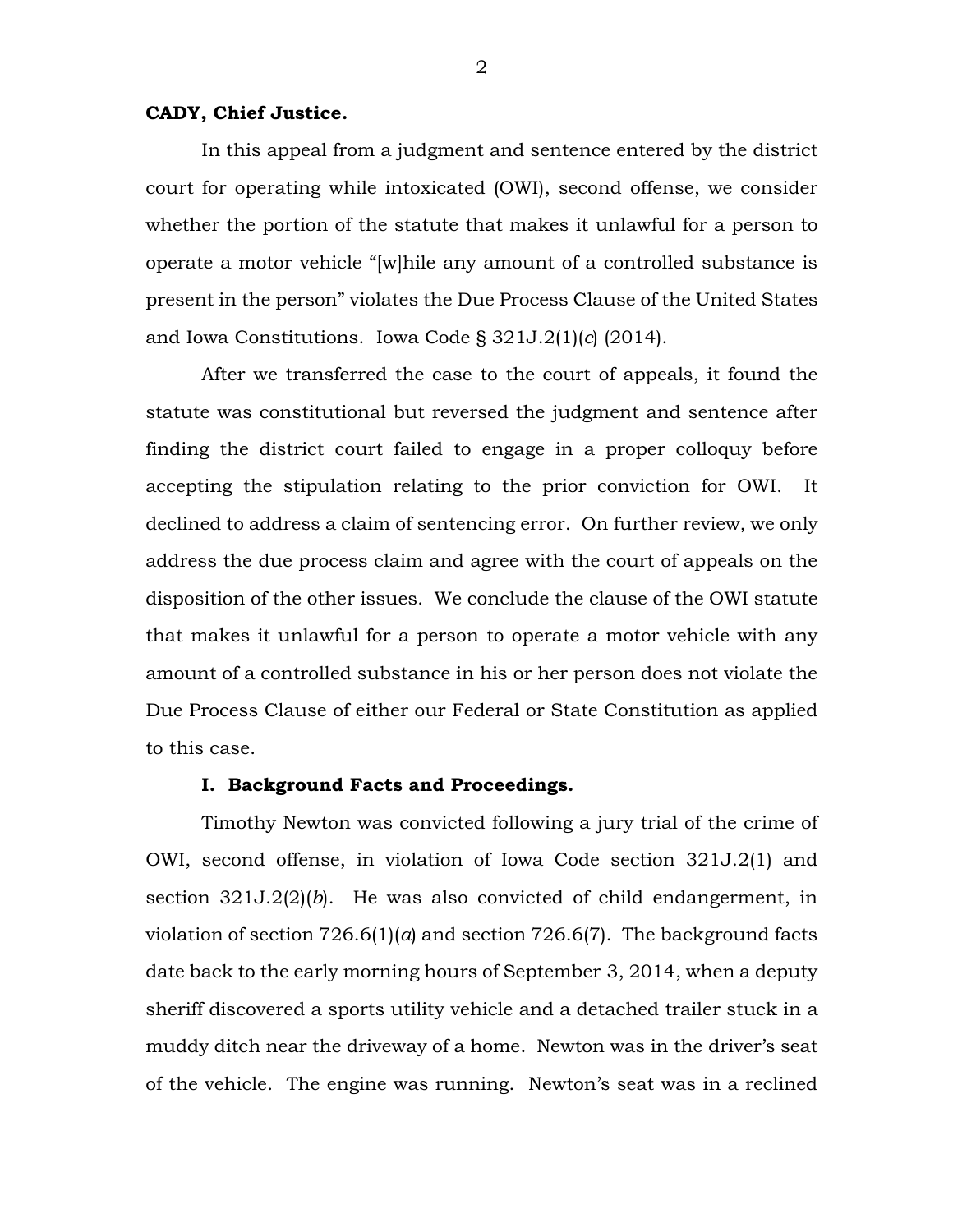position and the driver's door was open. Newton's eleven-year-old son was standing just outside the vehicle.

Newton displayed signs of intoxication or impairment to the deputy sheriff. He appeared oblivious to his surroundings and was disoriented. Newton was also confused, even about the day of the week. He could only vaguely describe how the vehicle and trailer had entered the ditch. Another deputy arrived shortly after the first deputy performed several field sobriety tests. Newton failed some of the tests and passed others. A preliminary breath test did not detect the presence of alcohol in his body, but the horizontal gaze nystagmus test and other testing indicated to the deputy that Newton was under the influence of a substance. Additionally, the deputy had previously been told by another law enforcement officer that Newton was known to use drugs.

The deputies invoked implied-consent procedures. A urine sample was eventually obtained from Newton and analyzed at the State Department of Criminal Investigation laboratory. The sample was found to contain benzodiazepine, opiates, cocaine metabolites, marijuana metabolites, and tricyclics. A confirmatory test validated these results. Newton was subsequently charged with OWI, second offense, and child endangerment. He filed a motion to suppress the urine sample, claiming the deputy invoked the implied-consent procedures without having reasonable grounds to believe Newton was operating the vehicle while under the influence. The district court found Newton displayed visible signs of impairment at the scene to support reasonable grounds for invoking the implied-consent testing procedures. It denied the motion.

At trial, Newton's father testified that he was driving the vehicle at the time it entered the ditch and that Newton and his son were passengers in the vehicle. Newton's son testified that Newton drove the vehicle only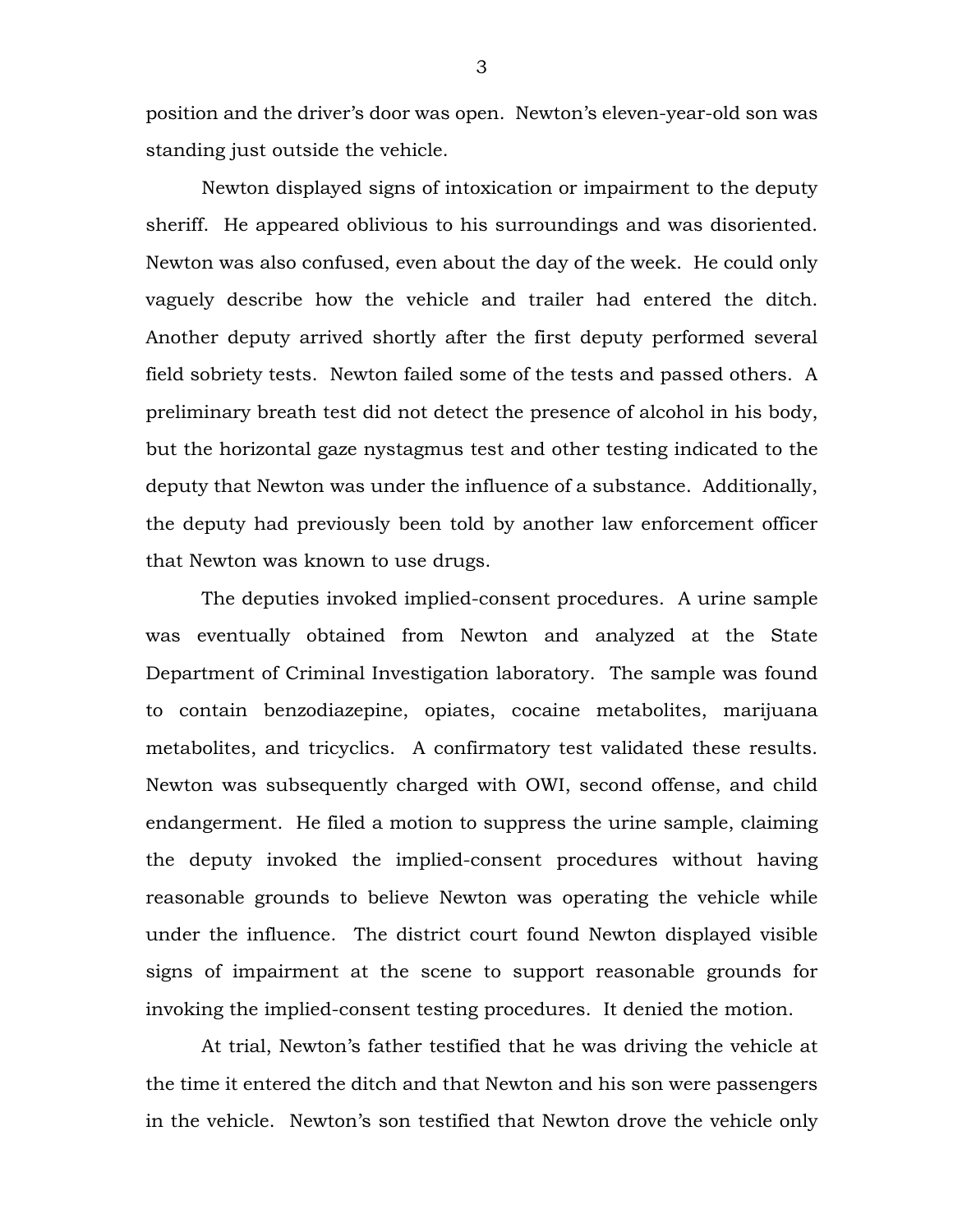in an attempt to remove it from the ditch after his grandfather left the scene to find help. Newton's wife and son testified Newton had been ill for several days and had been acting lethargic and exhausted.

The State criminologist who tested the urine sample testified to the results. He also explained the metabolism process of drugs in the human body. He explained that the process causes drug metabolites to pool in a person's bladder and remain there for days. He further explained this process means a urine sample of a person can test positive for drugs or the metabolites of drugs consumed many days prior to the time the sample was taken and long after the effects of the drug have dissipated. Another toxicologist testified consistently with the testimony of the State's criminologist.

The jury was instructed that Newton could be found guilty of operating while intoxicated if he operated a motor vehicle either while (a) under the influence of drugs or (b) having any amount of a controlled substance present, as measured in his blood or urine. The jury was also instructed that each juror did not need to agree to one alternative to return a verdict only that all jurors at least needed to agree to one of either of the alternatives.

The jury returned a verdict of guilty to operating while intoxicated and child endangerment. Newton subsequently stipulated to a previous conviction of operating while intoxicated in 2007 to elevate the OWI conviction to a second offense. At sentencing, the district court denied probation, in part, by mentioning that Newton had been charged with another crime that allegedly occurred after his arrest in this case. Following sentencing, Newton appealed.

Newton raised three issues on appeal. First, he claimed a conviction for operating while intoxicated based on a finding of "any amount" of a

4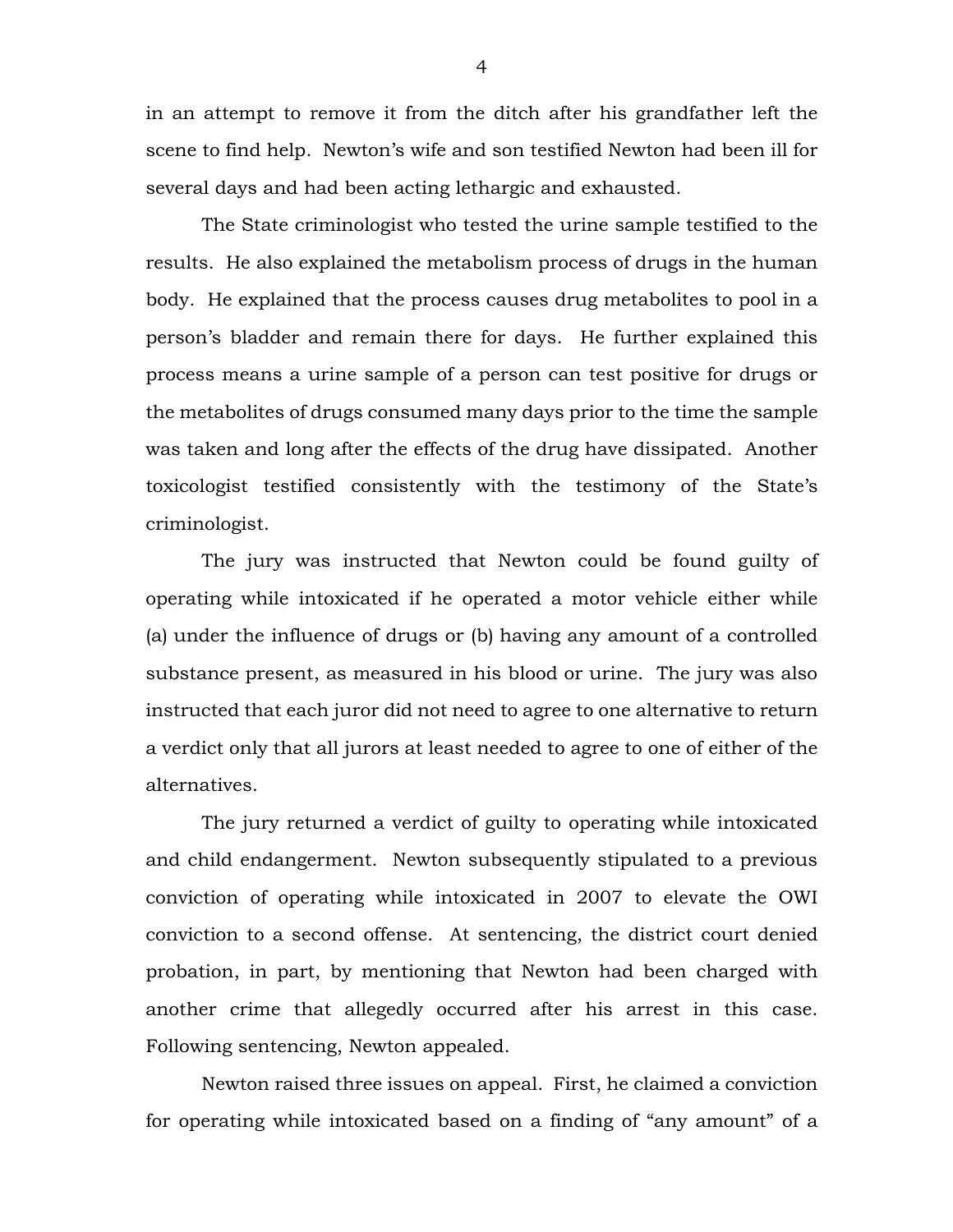controlled substance in his person under Iowa Code section 321J.2(1)(*c*) violated his due process rights under the Federal and State Constitutions.[1](#page-4-0)  Second, he claimed his stipulation to a prior conviction for OWI was not entered knowingly and voluntarily. Finally, he claimed the district court considered unproven offenses in imposing the sentence.

We transferred the case to the court of appeals. It found section 321J.2(1)(*c*) did not violate the Due Process Clause of either the Federal or State Constitution. However, it found the district court failed to engage in the required colloquy before accepting Newton's stipulation to the prior conviction for OWI. Accordingly, the court of appeals directed that the sentence be vacated and remanded the case for a new hearing on the prior conviction. It declined to address the claim of sentencing error concerning the prior unproven offense.

Newton sought, and we granted, further review. On further review, we only consider Newton's claim that his rights under the Due Process Clause of the State and Federal Constitutions were violated when he was prosecuted for having "any amount" of a controlled substance in his urine. As to the two remaining claims, we agree with the analysis and conclusions of the court of appeals. The case must be returned to the district court for a new multiple-offender hearing pursuant to the procedures established in *State v. Harrington*, 893 N.W.2d 36, 47 (Iowa 2017). Additionally, because the case must be returned for entry of a new judgment and

<span id="page-4-0"></span><sup>&</sup>lt;sup>1</sup>A general verdict must reveal the basis for the guilty verdict when a defendant is charged under a statute with alternative crimes. *See State v. Lukins*, 846 N.W.2d 902, 912 (Iowa 2014) (rejecting guilty verdict when court failed to determine whether defendant was guilty under Iowa Code section 321J.2(1)(*a*) (2011), operating under the influence of alcohol, drugs, or a combination of the two, or section 321J.2(1)(*b*), operating with an alcohol concentration of .08 or more). *But see* 2019 Iowa Legis. Serv. S.F. 589, § 32 (West) (codified at Iowa Code § 814.28 (2019)) (barring appellate revision of a verdict "on the basis of a defective or insufficient theory if one or more of the theories presented and described in the complaint . . . is sufficient to sustain the verdict on at least one count").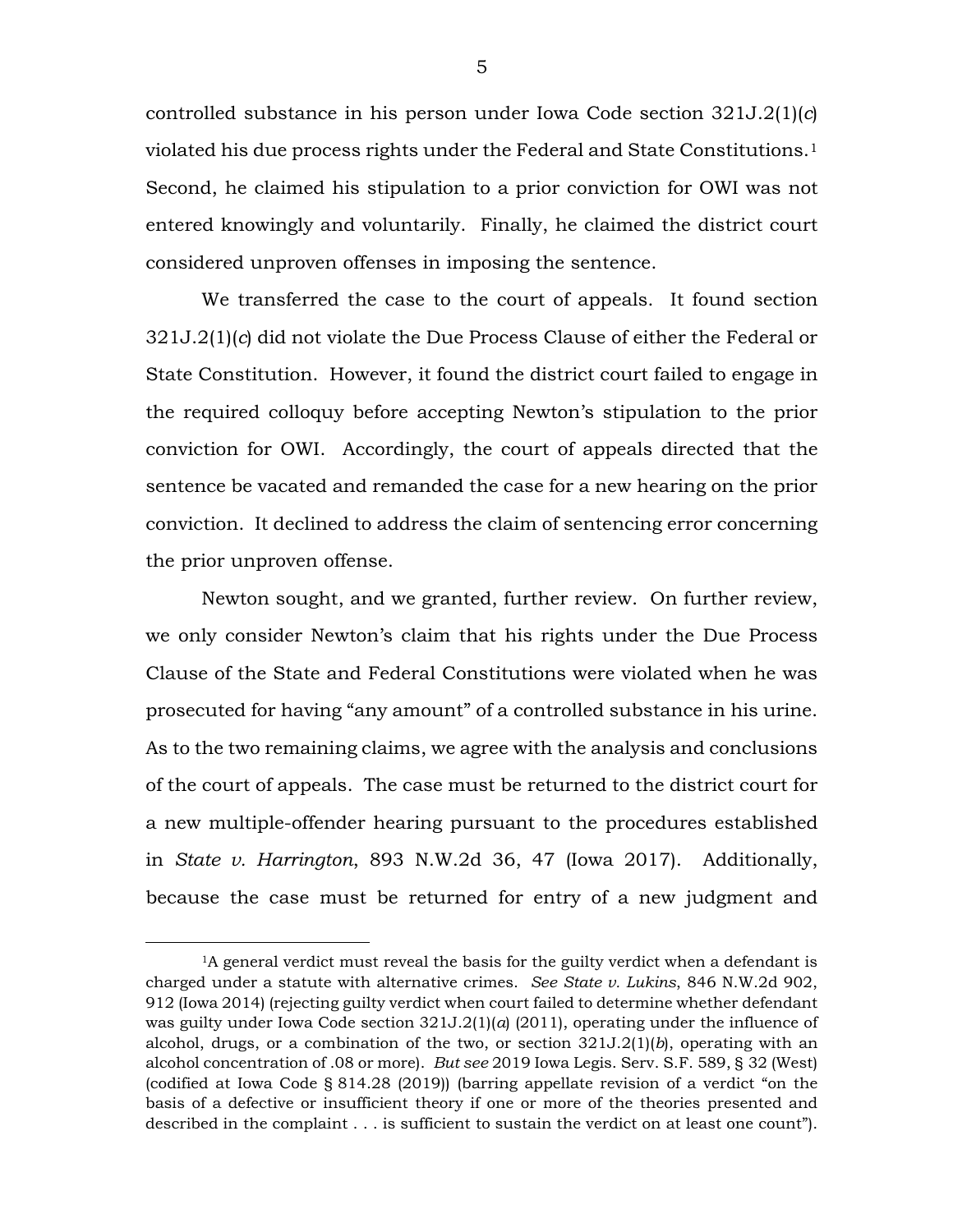resentencing, we agree it is unnecessary to address the claim of sentencing, error raised in this case.

In regard to the Due Process Claim, Newton asserts the "any amount" standard under Iowa Code section 321J.2(1)(*c*) is vague and not rationally related to the purpose of the statute. Newton asserts the statute is vague because it fails to provide fair notice of when conduct is prohibited because a urine sample can contain metabolites or derivatives of a controlled substance days after use of the controlled substance and after impairment from the drug has dissipated. He further claims these consequences can lead to arbitrary arrests and prosecutions. Newton further asserts a substantive due process claim. He claims the "any amount" standard is not rationally related to a legitimate highway safety purpose, or any other governmental interest, under the statute.

# **II. Standard of Review.**

Our review of constitutional challenges to a statute is de novo. *Taft v. Iowa Dist. Ct.*, 879 N.W.2d 634, 638 (Iowa 2016). Because we presume statutes are constitutional, " '[t]he challenger bears a heavy burden, because it must prove the unconstitutionality beyond a reasonable doubt.' " *Id.* (alteration in original) (quoting *State v. Hernandez-Lopez*, 639 N.W.2d 226, 233 (Iowa 2002)). "Such a party must negate every reasonable basis upon which the court could hold the statute constitutional." *State v. Biddle*, 652 N.W.2d 191, 200 (Iowa 2002).

# **III. Due Process of Law.**

**A. Preservation of Error.** The State claims Newton failed to preserve error because he was required to raise his due process claim in district court by filing a motion to dismiss the trial information no later than forty days after the arraignment. It argued his failure to do so constituted a waiver of the issue on appeal. *See* Iowa R. Crim. P. 2.11(2)(*b*),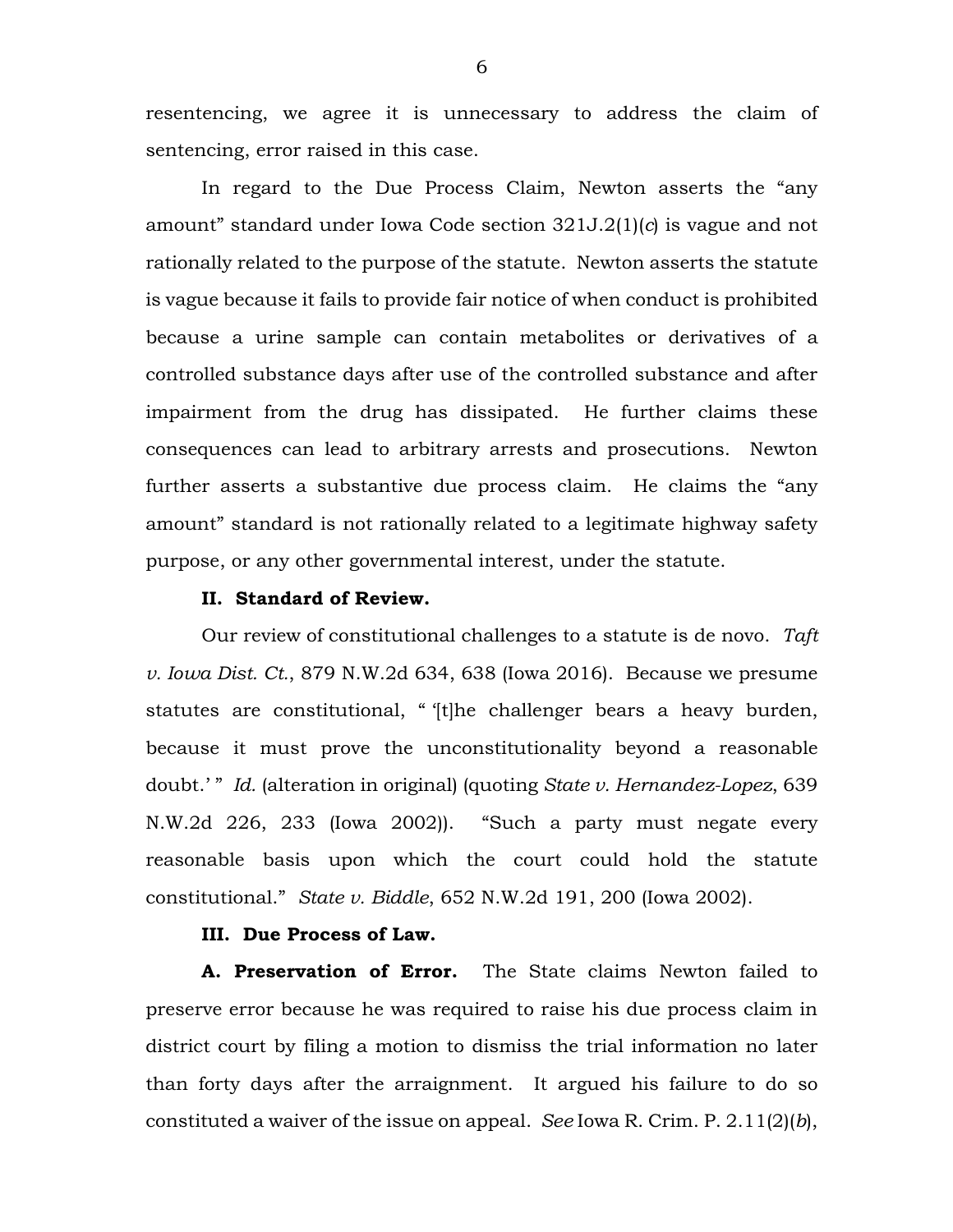(3), (4). The State, however, did not object to the claim on the ground of untimeliness when it was raised by Newton in the district court on the first day of trial. Instead, the State resisted the claim on the merits, and the district court fully considered the issue and made a ruling on the merits. Consequently, the State waived any timeliness objection on appeal by failing to make it in district court. *See State v. Tubbs*, 690 N.W.2d 911, 914 (Iowa 2005) (rejecting consideration of the State's timeliness objection due to its failure to raise the issue at the district court level).

**B. Standing.** The State also claims Newton lacks standing to bring a facial challenge to the statute because it is not vague as applied to him. The State points out that Newton's facial challenge rests on the absence of notice to drivers who violate the statute when a trace amount of a controlled substance remains in the bladder after impairment associated with the use of the drug has ended. It argues the statute is not vague as applied to Newton because his conduct at the time of the stop gave the arresting officers reasonable grounds to believe he was under the influence at the time.

Ordinarily, if a statute is not unconstitutional as applied to the litigant who brings the claim, the litigant has no standing to argue the statute as unconstitutional on its face. *See State v. Hunter*, 550 N.W.2d 460, 463–64 (Iowa 1996), *overruled on other grounds by State v. Robinson*, 618 N.W.2d 306, 312 (Iowa 2000) (en banc). While exceptions exist, none are applicable to this case. Accordingly, we will review Newton's claim to first determine if the statute was vague as applied to him. Newton argues his conduct at the scene of the stop was the result of an illness, implying that any amount of drugs in his urine sample was from past use and was not indicative of impairment. He argues that the absence of a specific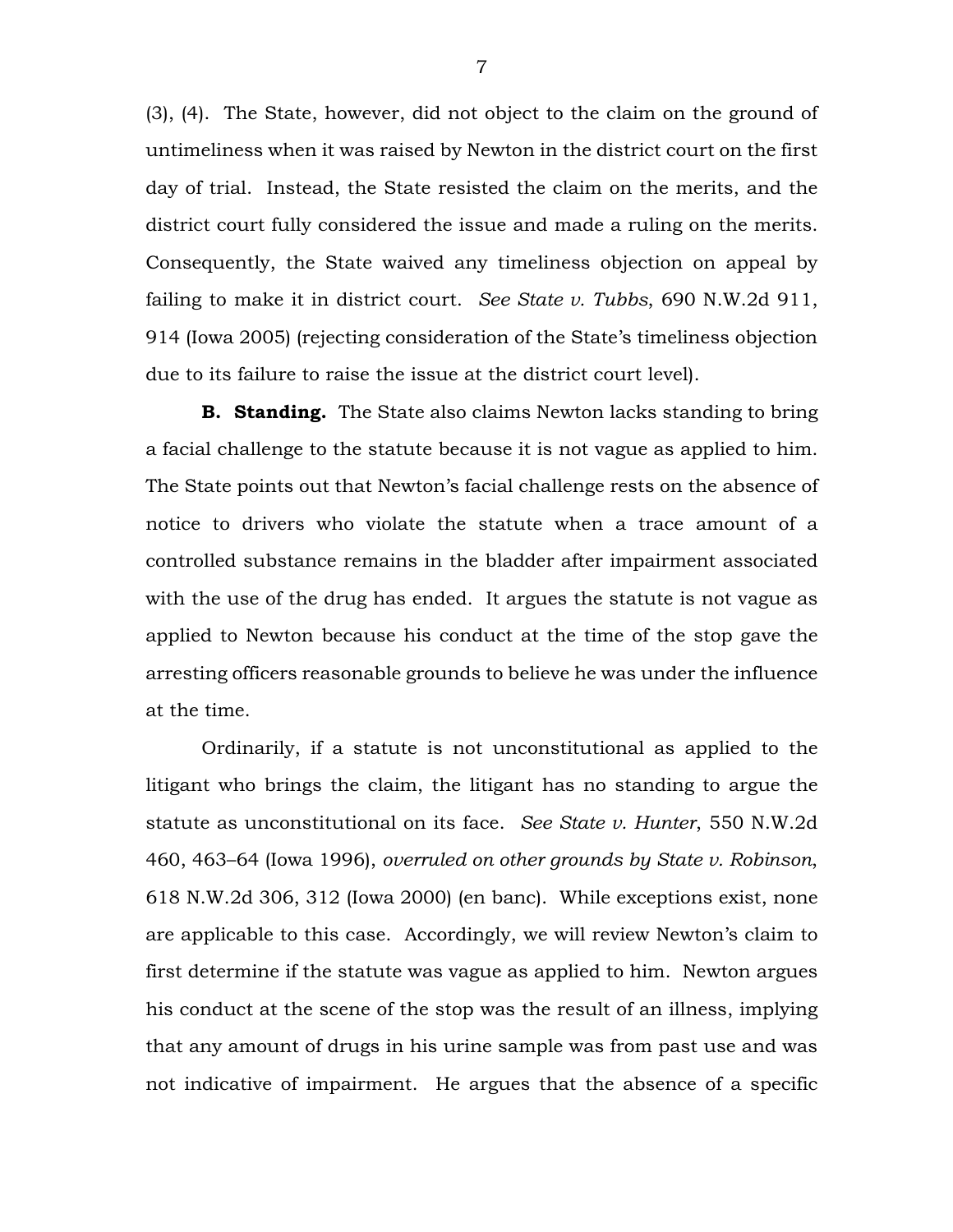threshold amount renders the statute vague and that this claimed deficiency applies to the circumstances of his case.

**C. Due Process Challenge to Iowa Code Section 321J.2(1)(***c***).**  Iowa Code section 321J.2(1) criminalizes the operation of a motor vehicle in this state while the operator is under the influence under three conditions. The first condition is when the driver is under the influence of an alcoholic beverage or other drug or a combination of such substances. *Id.* § 321J.2(1)(*a*). The second condition is when the driver has an alcohol concentration of .08 or more. *Id.* § 321J.2(1)(*b*). The third condition is when the driver has "any amount of a controlled substance" present in his or her person "as measured in the person's blood or urine." *Id.* § 321J.2(1)(*c*). The purpose of the statute is to protect Iowans from the risk of injury or death caused by people who drive motor vehicles after drinking alcoholic beverages or using other intoxicating drugs. *See State v. Childs*, 898 N.W.2d 177, 183 (Iowa 2017) (recognizing purpose of OWI statute); *State v. Comried*, 693 N.W.2d 773, 775 (Iowa 2005). It is common knowledge that the consumption of alcohol and other drugs can impair the ability to safely operate a motor vehicle.

At the same time, all statutes that govern the conduct of people, regardless of their compelling purpose, must comply with the fundamental concepts of fairness implicit in the constitutional right to "due process of law." U.S. Const. amend. XIV, § 1; Iowa Const. art. I, § 9 (due process of law). One such concept is the prohibition against vague statutes. The Due Process Clauses of the United States and Iowa Constitutions prohibit vague statutes. *See State v. Musser*, 721 N.W.2d 734, 745 (Iowa 2006). The clause is broad and captures the common concept that all laws are required to give people of ordinary intelligence fair warning of the prohibited conduct so they will have a reasonable opportunity to navigate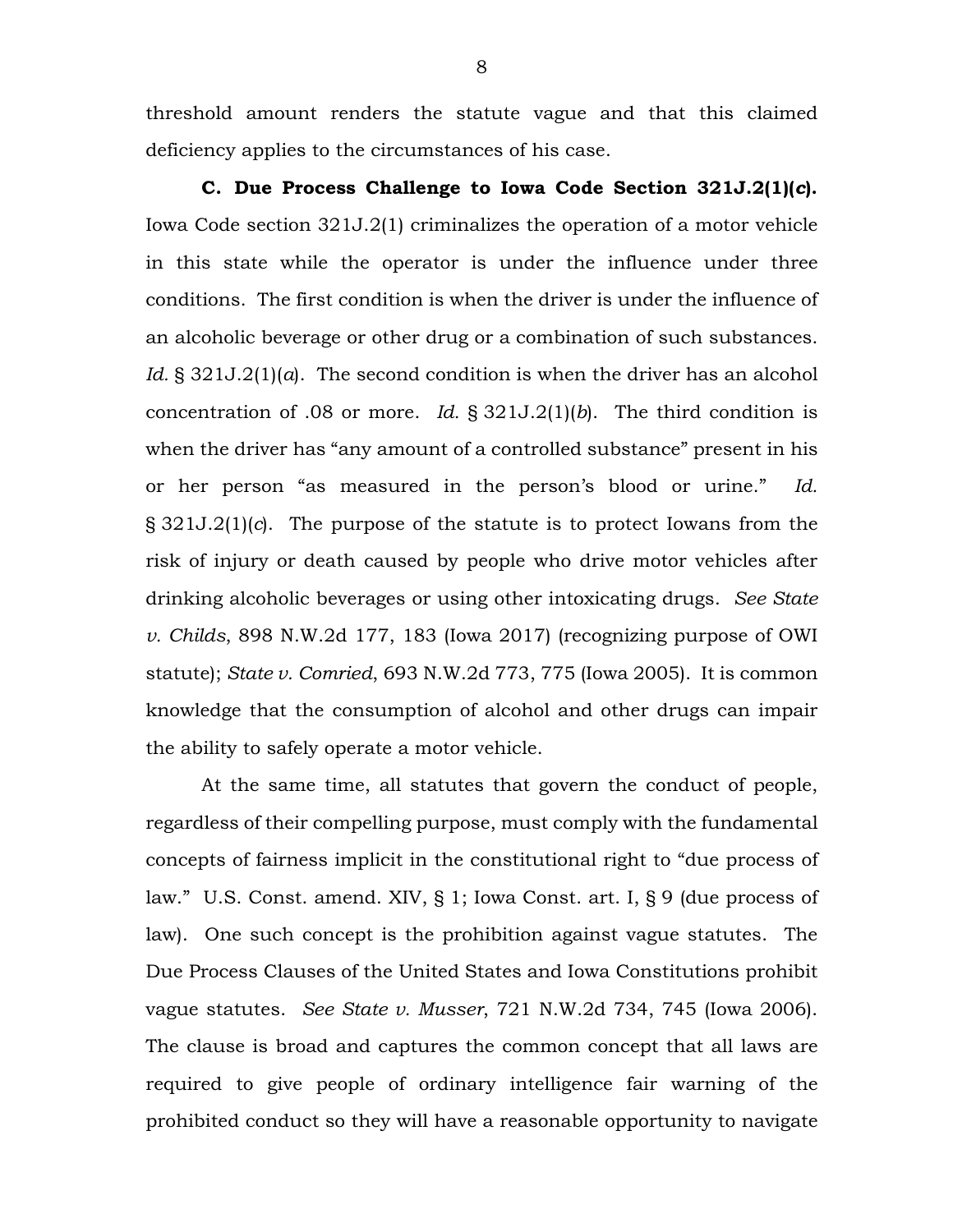through life by engaging in lawful conduct and spurning unlawful conduct. *Id.* No law can become a trap for the innocent. *See State v. Bower*, 725 N.W.2d 435, 441 (Iowa 2006); *see also Grayned v. City of Rockford*, 408 U.S. 104, 108, 92 S. Ct. 2294, 2299 (1972). Thus, the general touchstone of vagueness is whether the statute itself, or as construed, "made it reasonably clear at the relevant time that the defendant's conduct was criminal." *State v. Lanier*, 520 U.S. 259, 267, 117 S. Ct. 1219, 1225 (1997). Additionally, the concept of vagueness not only is tied to the requirement of adequate notice, it also exists to prevent arbitrary or discriminatory law enforcement and prohibits statutes that threaten substantial amounts of constitutionally protected activities. *See State v. Nail*, 743 N.W.2d 535, 539 (Iowa 2007).

Likewise, the substantive guarantees of due process under both Federal and State Constitutions prohibits government from enacting laws that infringe upon "rights 'implicit in the concept of ordered liberty.'" *Hernandez-Lopez*, 639 N.W.2d at 237 (quoting *United States v. Salerno*, 481 U.S. 739, 746, 107 S. Ct. 2095, 2101 (1987)). When the right at stake is not fundamental, as in this case, this component of due process requires a reasonable fit between the purpose of the law and the means used under the law to advance that purpose. *See King v. State*, 818 N.W.2d 1, 27 (Iowa 2012).

While we reserve the right to apply the due process provisions of the Federal and State Constitutions independently, we find no reason in this case to use a different analysis or to reach different outcomes. Thus, in this case, our analysis under both constitutions is the same.

Newton breaks down his due process claim into two parts. Under the first, he asserts the "any amount" standard under Iowa Code section 321J.2(1)(*c*) is impermissibly vague and fails to reasonably apprise drivers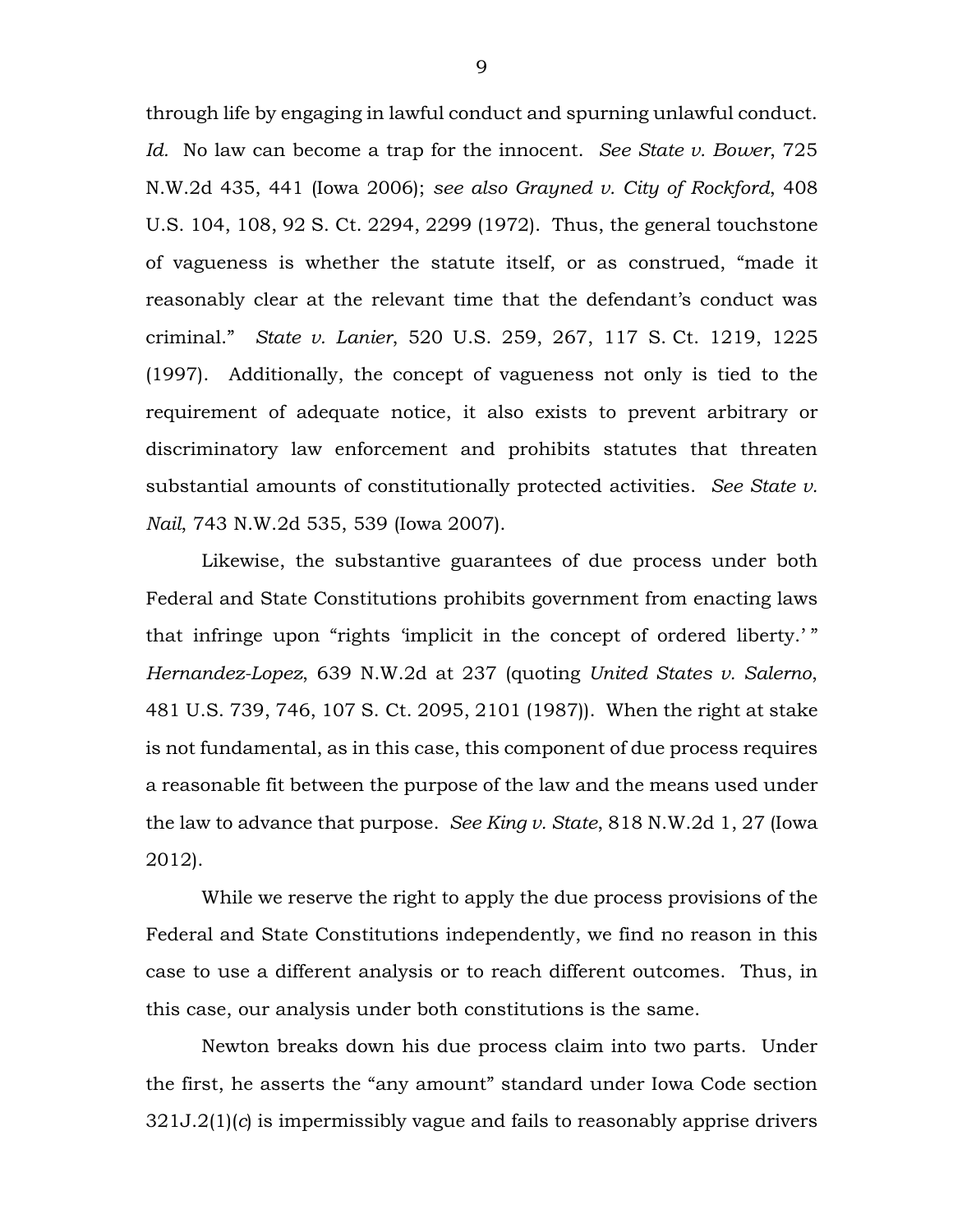like him of the prohibited conduct under the statute. Under the second part, he claims the statute violates due process because it is not rationally related to its objective of curtailing impaired driving.

Both components of the claim are built on the same foundation. Newton relies on scientific evidence presented at trial to establish that the legal standard of driving with "any amount" of a controlled substance in the body can be violated when a driver operates a motor vehicle days after consuming a controlled substance and days after the effects or impairment of the drug have dissipated. It is an outcome that can occur when a urine sample, as opposed to a blood sample, is used to test for the presence of a controlled substance under the statute. As established at trial, it can occur due to the manner in which a controlled substance metabolizes in the human body. As drugs are metabolized in the body and eventually expelled, the drug metabolites pool in a person's urine. The metabolites will remain in the urine for days or longer until fully discharged. Thus, a urine sample tested for the presence of the controlled substance can detect a drug long after consumption and after the effects of the drug have dissipated. Based on the evidence that the criminal statute can capture the drivers who are not impaired, Newton argues it both fails to give persons without scientific knowledge of metabolism, like him, fair warning of the prohibited conduct and has an inadequate fit to the objective of keeping impaired drivers off the road.

A statute that criminalizes driving a motor vehicle with a trace amount of metabolites of a controlled substance stored in the body long after the impairment has dissipated brings these two important constitutional due process principles at issue in this case into play. Yet, the "any amount" criminal standard cannot be viewed in isolation because it does not operate standing alone. Instead, the challenged statute must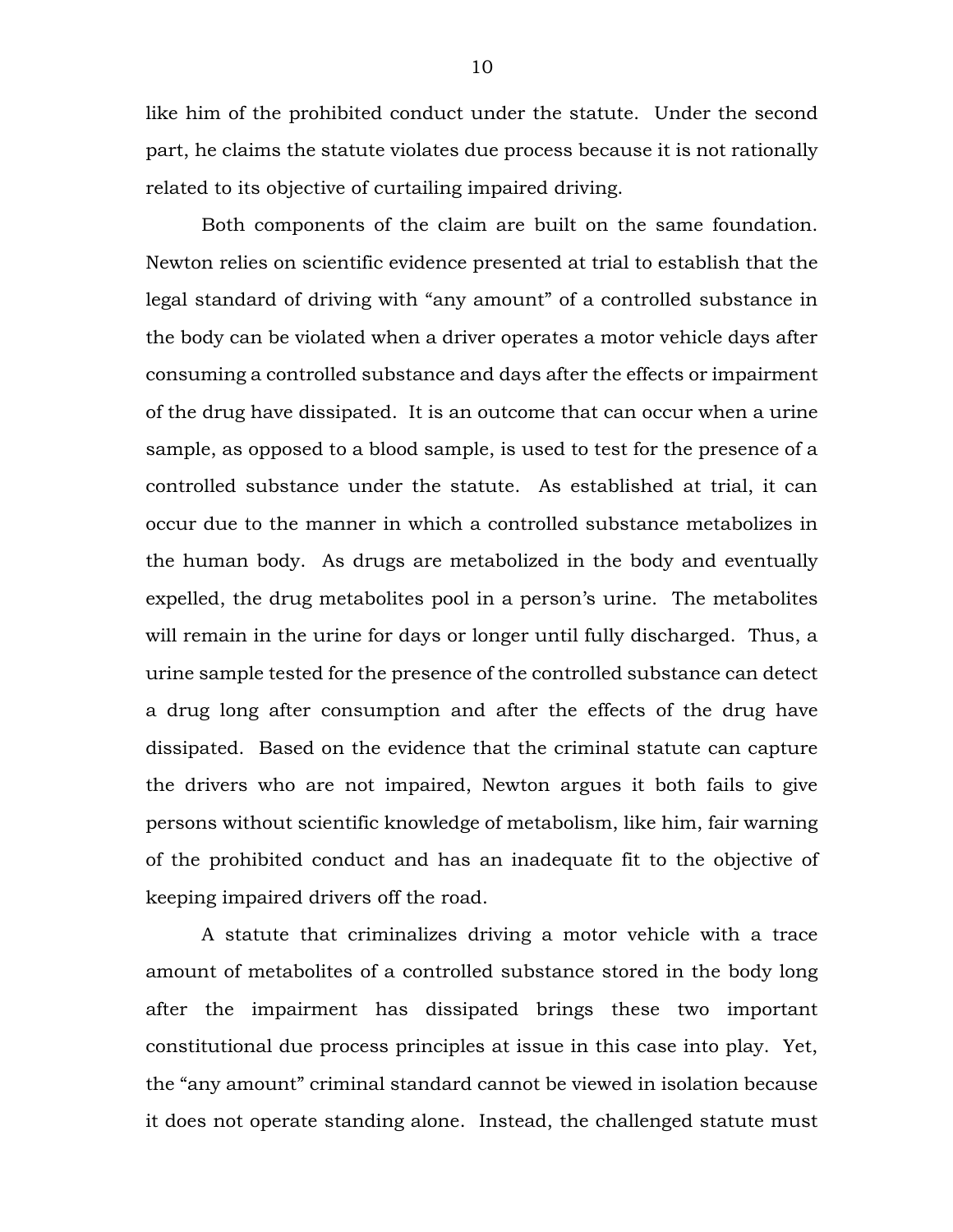be viewed in the broader "statutory scheme of which it is a part." *Robinson*, 618 N.W.2d at 314–15. Thus, the question we face is whether the statute when read together with associated laws adequately informs persons of ordinary intelligence of the proscribed criminal conduct. *See Musser*, 721 N.W.2d at 745.

Iowa Code section 321J.2(1)(*c*) does not operate to criminally punish the conduct of people who drive with any amount of a controlled substance in the body until other statutory requirements first come into play. First, section 321J.2(1)(*c*) only criminalizes driving with "any amount of a controlled substance . . . present in the person, as measured in the person's blood or urine." *Id.* § 321J.2(1)(*c*). This standard means no prosecution can occur until a blood or urine sample is obtained and tested. *Id.* Second, a blood or urine sample can only be obtained from a driver pursuant to the implied-consent law or the companion procedures governing the withdrawal of a specimen under special circumstances. *See id.* § 321J.6 (governing implied-consent testing); *see also id.* §§ 321J.7; .10; .10A (governing specific testing procedures in special circumstances). Under the implied-consent laws, a urine sample can only be obtained from a driver and tested for a controlled substance if a peace officer first has reasonable grounds to believe the driver was violating section 321J.2(1) and at least one of seven implied-consent conditions is present, including the condition that a peace officer administered a preliminary breath screening test that indicated an alcohol concentration level less than the prohibited legal level and has reasonable grounds to believe the driver was under the influence of a controlled substance, a drug other than alcohol, or a combination. *Id.* §§ 321J.2(1); .6(1)(*a*)–(*g*). Likewise, the special procedures require the peace officer to have reasonable grounds to believe that the statute was violated. *Id.* §§ 321J.10; .10A. Thus, associated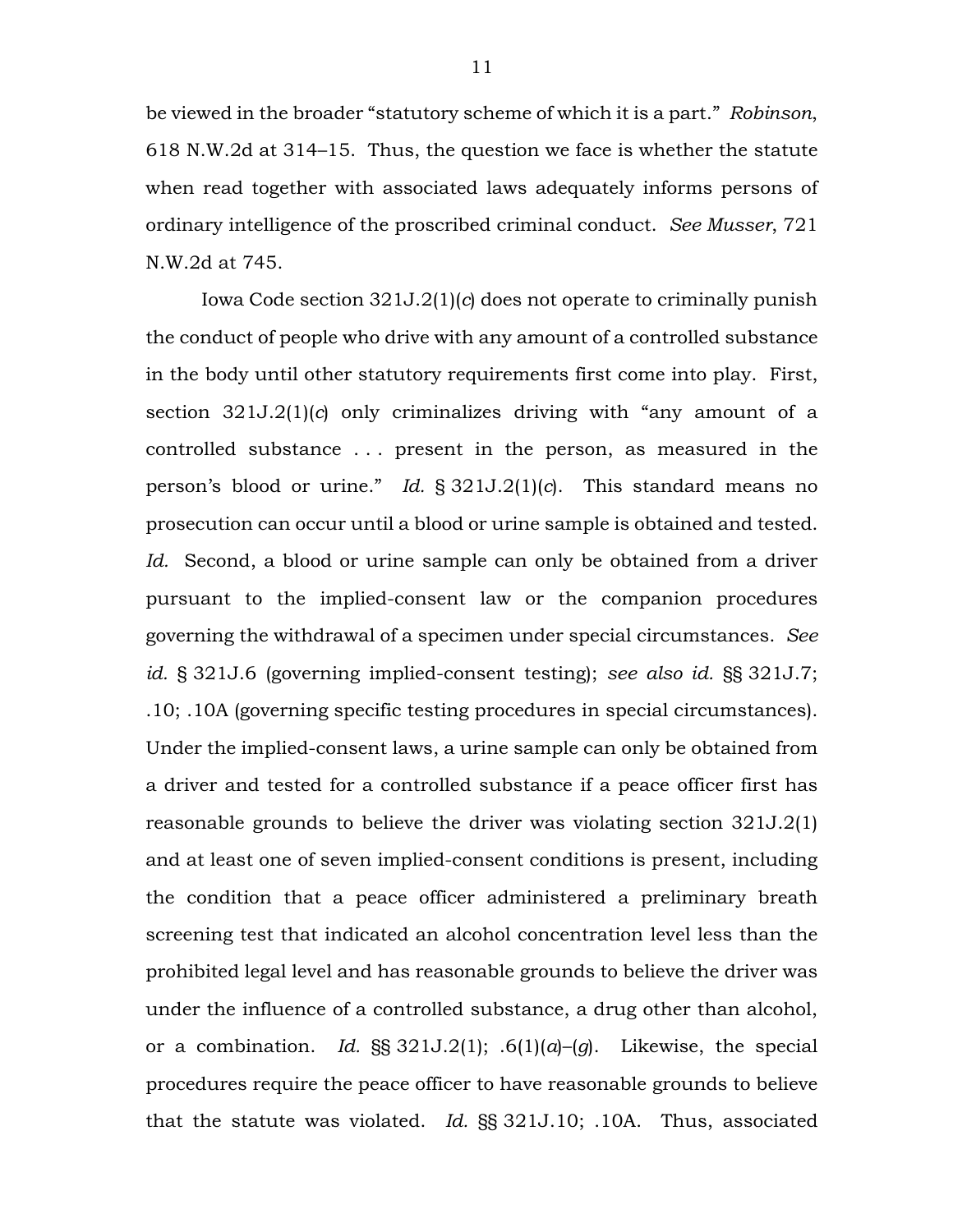provisions of the operating-while-intoxicated laws supplement the "any amount" standard to require the existence of circumstances of impairment or other reasonable grounds of a violation at or near the time of the stop before a urine sample can be requested and obtained. Although the implied-consent requirements are not elements of the crime, they nevertheless are legal requirements that are determined by the court and restrain law enforcement and the prosecution of the crime.

We have previously recognized that the "any amount" standard of section 321J.2(1)(*c*) is strict, but its unsparing approach is ameliorated by the requirements that the traffic stop be lawful and the police officer have reasonable grounds to believe the driver was impaired or otherwise in violation of the statute. *Childs*, 898 N.W.2d at 185. Importantly, the standard cannot be met without a blood or urine test. *State v. Myers*, 924 N.W.2d 823 (Iowa 2019). If the implied-consent law was not followed, the test results cannot be used against the driver in a criminal prosecution. *State v. Albrecht*, 657 N.W.2d 474, 477 (Iowa 2003). Thus, a properly invoked blood or urine test is part and parcel to a criminal prosecution under Iowa Code section 321J.2(1)(*c*).

In the same way, the statutory requirement of reasonable grounds helps supply the notice required under the Due Process Clause to drivers that their conduct may be in violation of the statute. Just as a peace officer must possess reasonable grounds to believe a driver is in violation of the statute, drivers possess common knowledge that the consumption of alcoholic beverages and controlled substances alter thinking and impair physical actions. Persons of ordinary intelligence know that their conduct may be in violation of the statute if they drive a motor vehicle after intoxicating drugs are consumed. We previously recognized in *State v. Bock* how this proposition applies to the driving while intoxicated statutes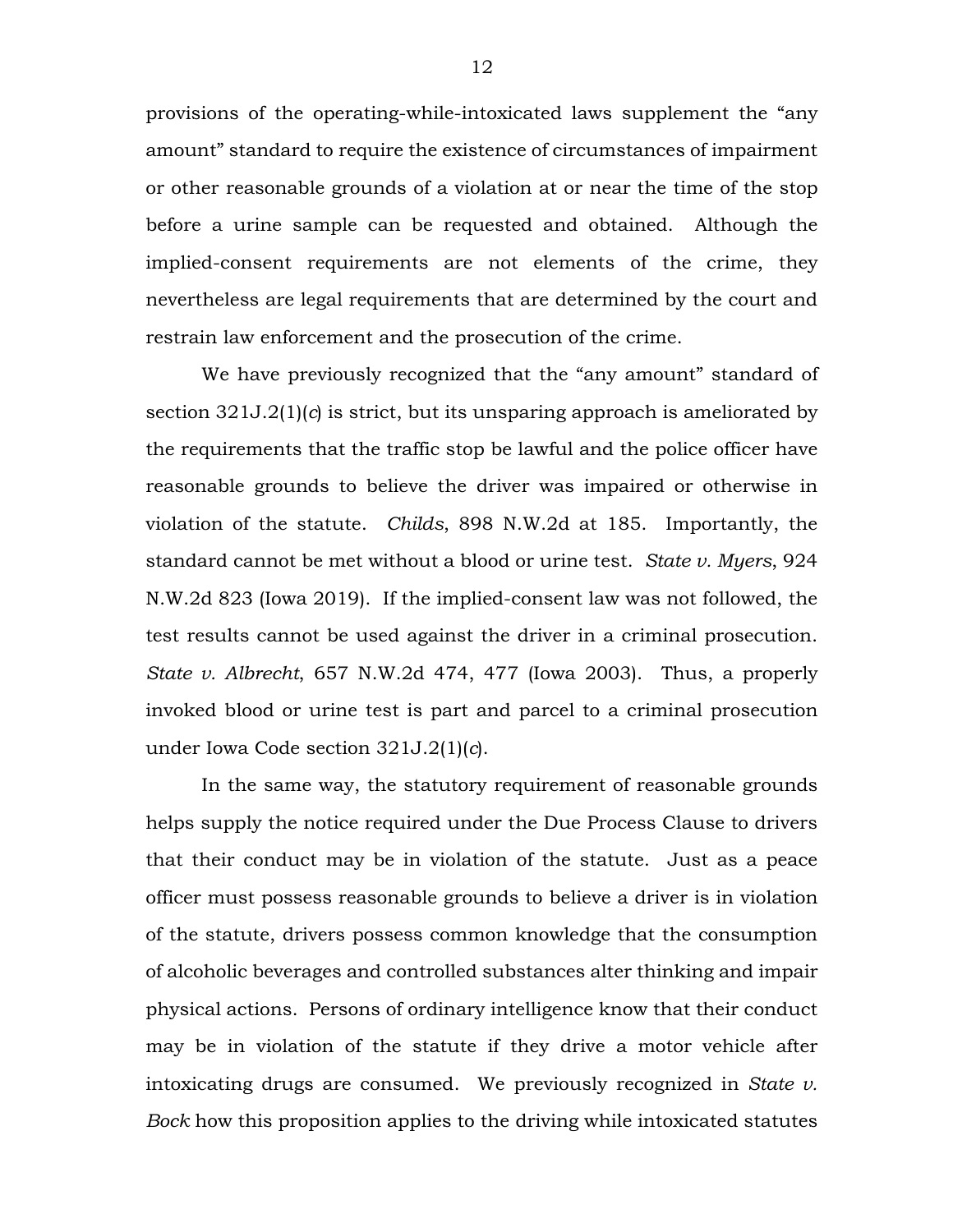to supply reasonable notice to drivers who consume alcoholic beverages, when we said,

Although persons engaging in consumption of alcoholic beverages may not be able to ascertain precisely when the concentration of alcohol in their blood, breath, or urine reaches the proscribed level, they should, in the exercise of reasonable intelligence, understand what type of conduct places them in jeopardy of violating the statute. We believe a realization of this potential jeopardy of violating the statute is sufficient to satisfy the requirements of due process.

357 N.W.2d 29, 34 (Iowa 1984). The proposition applies in the same way to controlled substances. While the notice is not flawless, it is reasonable under the circumstances. Drivers of ordinary intelligence know they risk violating Iowa Code section 321J.2(1)(*c*) when they drive after consuming or ingesting intoxicants or controlled substances to the point that others can observe reasonable grounds of a violation of the statute. On the other hand, when a driver has no reason to know she or he may be driving impaired, a police officer is not normally able to observe reasonable grounds that the driver has violated the statute to invoke the testing needed to support a prosecution.

Nevertheless, Newton asserts this notice fails to inform drivers, like himself, who operate a motor vehicle after the effects of using a controlled substance have ended but before the metabolites in the urine have been totally discharged. Under this circumstance, Newton argues the statute does not provide drivers of ordinary intelligence notice that their actions may be in violation of the statute.

We recognize that the constitutional standard at issue in this case is reasonable notice. We also observe that unique challenges exist in providing sufficient notice under section 321J.2(1)(*c*) to satisfy the due process standard, even though the State's interest in regulating drugimpaired driving is compelling. We discussed these challenges and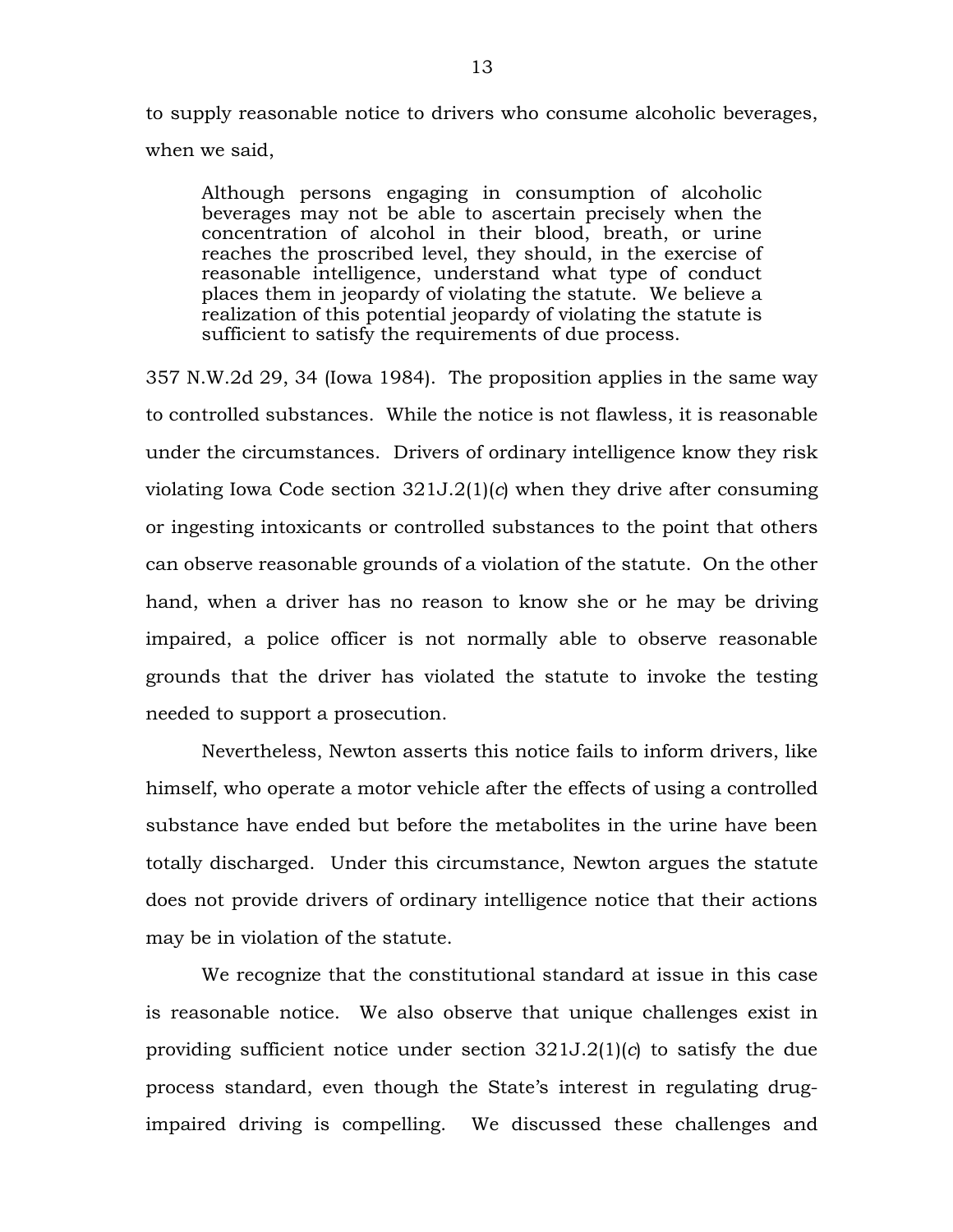complications in both *Childs* and *Comried* and identified how they help serve to justify a flat ban.[2](#page-13-0) *See Childs*, 898 N.W.2d at 184–85; *Comried*, 693 N.W.2d at 776.

We acknowledge the implied-consent law is not a perfect means to steer drivers away from violating the provisions of Iowa Code section 321J.2(1)(*c*) as they navigate through life. Yet, the central imperfection of the statutory scheme, as revealed by Newton's argument, is when the grounds to initiate the implied-consent testing may be unrelated to observations of impaired driving. For example, under the statutory scheme, a peace officer with knowledge of the process of the metabolism of marijuana in the body and with reasonable grounds to believe a person has ingested marijuana within a week or so of driving could conceivably have reasonable grounds to stop a vehicle for violating section 321J.2(1)(*c*) and invoking the implied-consent testing procedures without objective signs of driver impairment. This circumstance could occur because implied consent can be invoked when the police officer has reasonable grounds to believe the driver has "any amount" of a controlled substance in his or her body and one of the seven other conditions exist. *See* Iowa Code § 321J.6. The scientific knowledge of metabolism could supply the reasonable grounds. The same circumstance, however, would not give a driver without scientific knowledge of the process of metabolism notice that driving a vehicle days or weeks after drug use may be a crime under section 321J.2(1)(*c*). The reasonable standard under the Due Process Clause is that of a person of ordinary intelligence, and this standard would not impute scientific knowledge to such a person. Thus, if the deputy

<span id="page-13-0"></span> <sup>2</sup>The strict standard relates in part to the current hurdles in testing drug impairment. *See Childs*, 898 N.W.2d at 184. For example, at this time, there is no device for a peace officer to identify marijuana-impaired driving or even an accepted standard to identify such an impairment. *Id.*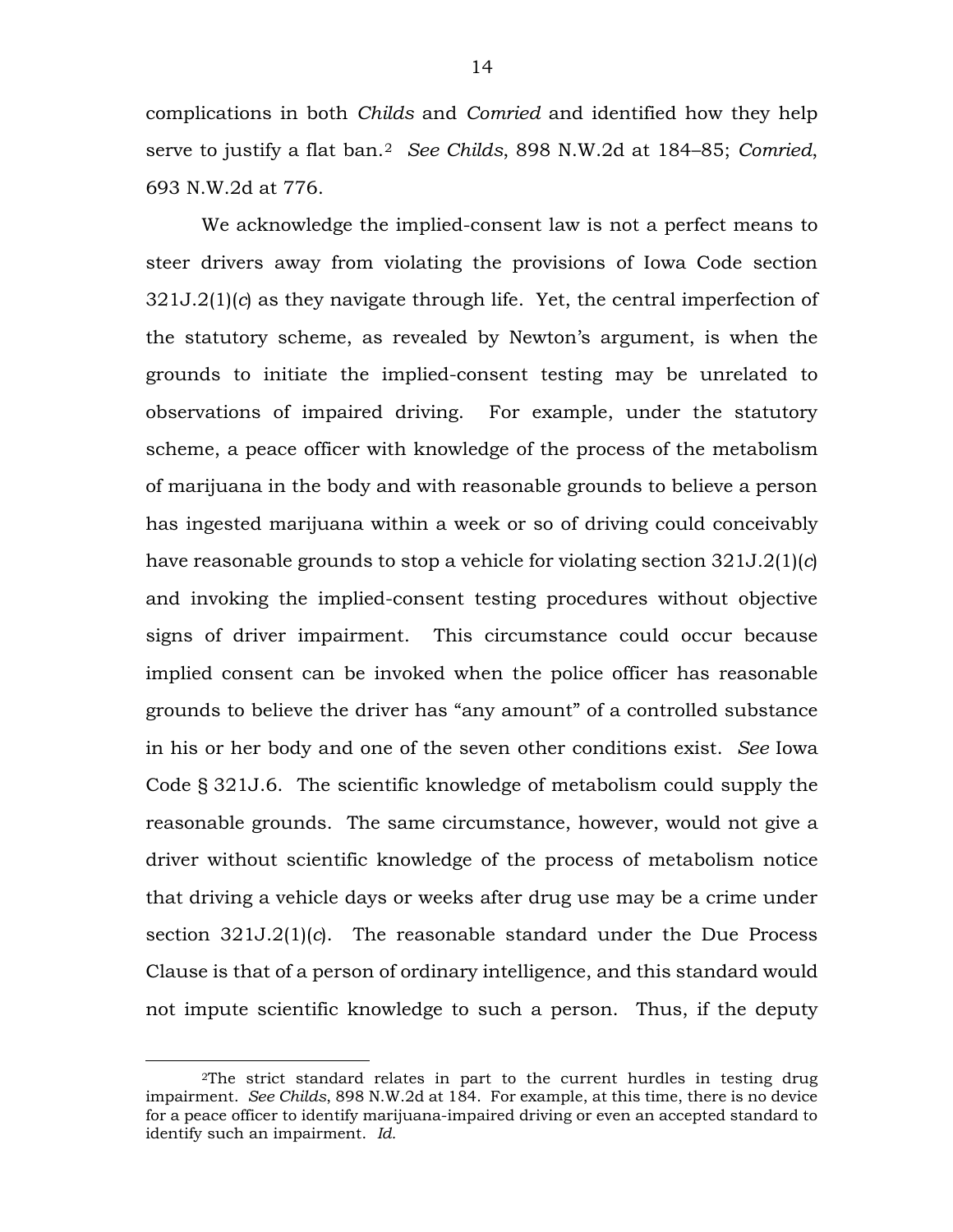sheriff in this case would have invoked implied consent only because he had heard Newton was a drug user and suspected trace amounts of metabolites would be in his body, the question we face would be different.

Notwithstanding, this particular type of due process claim does not exist in this case. In this case, the reasonable grounds by a police officer to invoke the implied-consent testing was based on objective, contemporaneous signs of impaired driving. The district court in this case found the arresting officer had reasonable grounds to invoke impliedconsent based on the visible signs of intoxication and impairment exhibited by Newton at the scene of the stop. Although the district court mentioned additional evidence that Newton had been identified as a "drug user," it did not rely on this evidence to find reasonable grounds to invoke implied consent. Newton was prosecuted because he exhibited signs of impairment, and the effects of drug use commonly known by drivers gave him notice that he may be in violation of the law at the time he operated the vehicle.

The due process concerns that a different case would present under the statute are not presented in this case. As the statute is applied to Newton, it provided reasonable notice. Accordingly, the statute does not violate the Due Process Clause as applied to Newton, and he is without standing to assert the claim that the statute is unconstitutional on its face. We reserve judgment on the constitutionality of the statute when the reasonable grounds to invoke implied consent would not involve contemporaneous objective signs of impairment.

Based on the same reasoning, we reject the substantive due process claim raised by Newton. When a prosecution under the statute is driven by reasonable grounds of an ongoing impairment, as in this case, the "any amount" standard is rationally related to the compelling safety concerns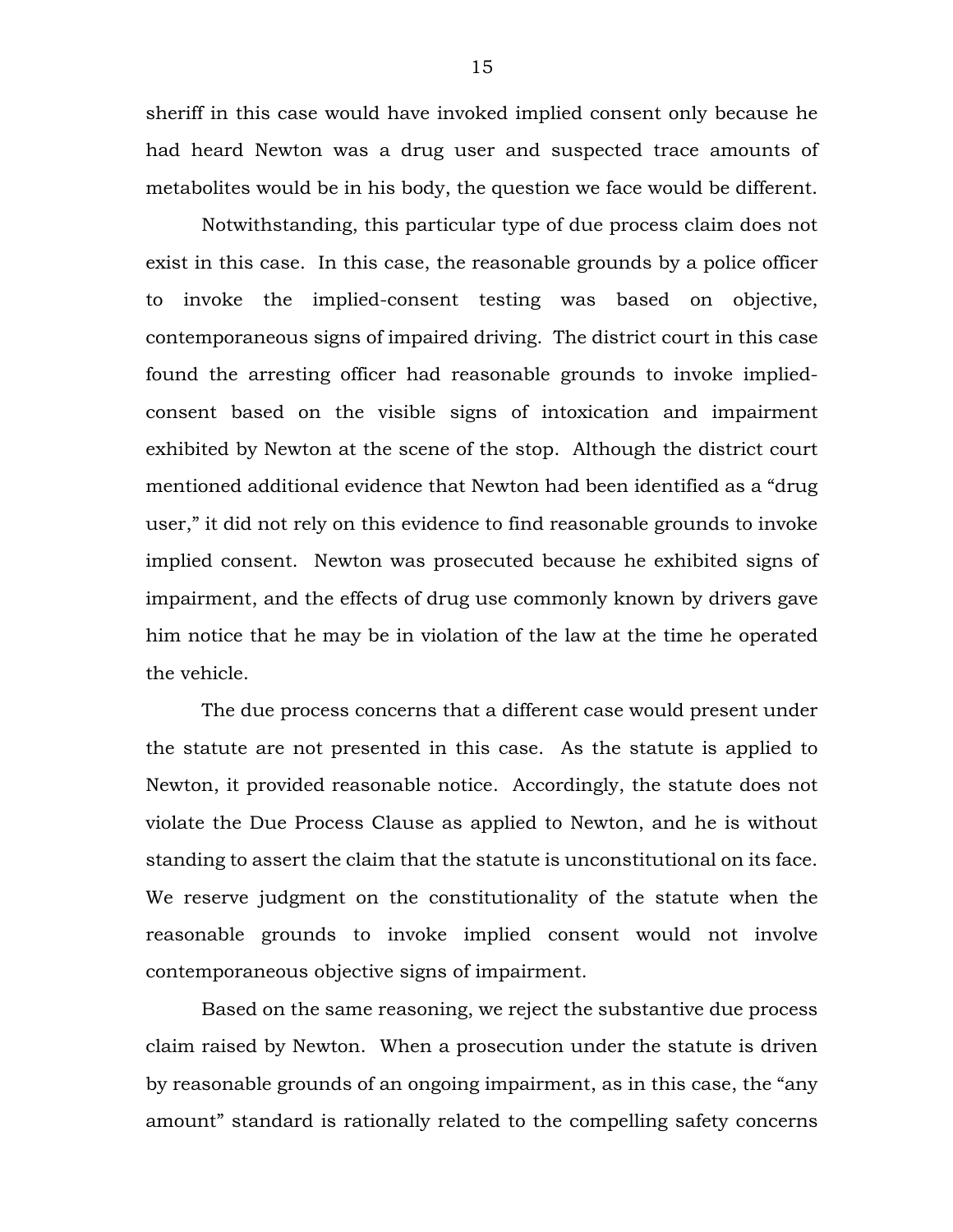of the State. As with the vagueness claim, we reserve judgment under different circumstances.

#### **IV. Conclusion.**

We conclude section 321J.2(1)(*c*) does not violate the requirements of due process under the Federal or State Constitutions as applied to the circumstances of this case. We affirm the decision of the court of appeals, affirm the judgment and sentence of the district court in part and reverse in part, and remand for further proceedings.

# **DECISION OF COURT OF APPEALS AFFIRMED; DISTRICT COURT JUDGMENT AND SENTENCE AFFIRMED IN PART, REVERSED IN PART, AND REMANDED FOR RESENTENCING.**

All justices concur except Appel, J., who dissents, and McDonald, J., who takes no part.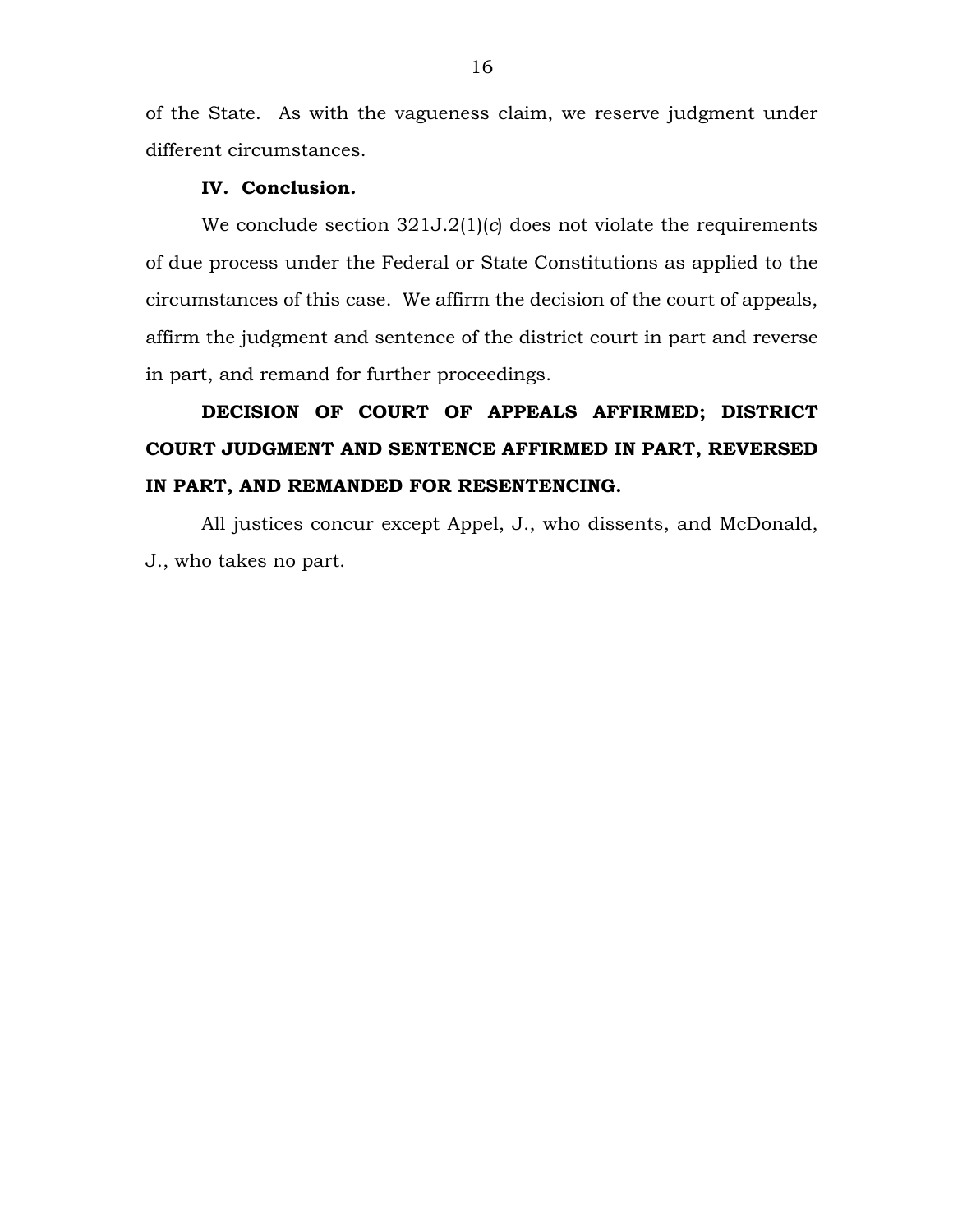# **APPEL, Justice (dissenting).**

I respectfully dissent.

First, in parts of the majority opinion, the generic label "due process" is used to describe the plaintiff's claim. The plaintiff, however, seeks to raise two distinct claims under the due process rubric in this appeal.

The first claim relates to vagueness. The plaintiff claims the statute is so vague that a reasonable person cannot comply. Second, he claims that because marijuana metabolites stay in the system for many days long after any impairment in driving, the statute violates substantive due process in seeking to criminalize such conduct. I find the first issue related to fair notice troubling, while the second issue has not been preserved for our review.

On the fair notice issue, the majority cites *State v. Bock*, 357 N.W.2d 29, 33–34 (Iowa 1984) (en banc), for the proposition that the statute here is not void for vagueness. In *Bock*, we upheld a proscribed threshold for operating a vehicle while intoxicated contained in Iowa law. *See id.* We noted,

Although persons engaging in consumption of alcoholic beverages may not be able to ascertain precisely when the concentration of alcohol in their blood, breath, or urine reaches the proscribed level, they should, in the exercise of reasonable intelligence, understand what type of conduct places them in jeopardy of violating the statute. We believe a realization of this potential jeopardy of violating the statute is sufficient to satisfy the requirements of due process.

*Id.* at 34. I agree with the result, and even the reasoning, in *Bock*. But the issue here is different. The average person who goes to a bar and consumes a number of alcoholic beverages in a few hours knows, or should know, of the jeopardy. Better not drive. Take a taxi. Go home and sleep it off. But most people of average intelligence do not know that

17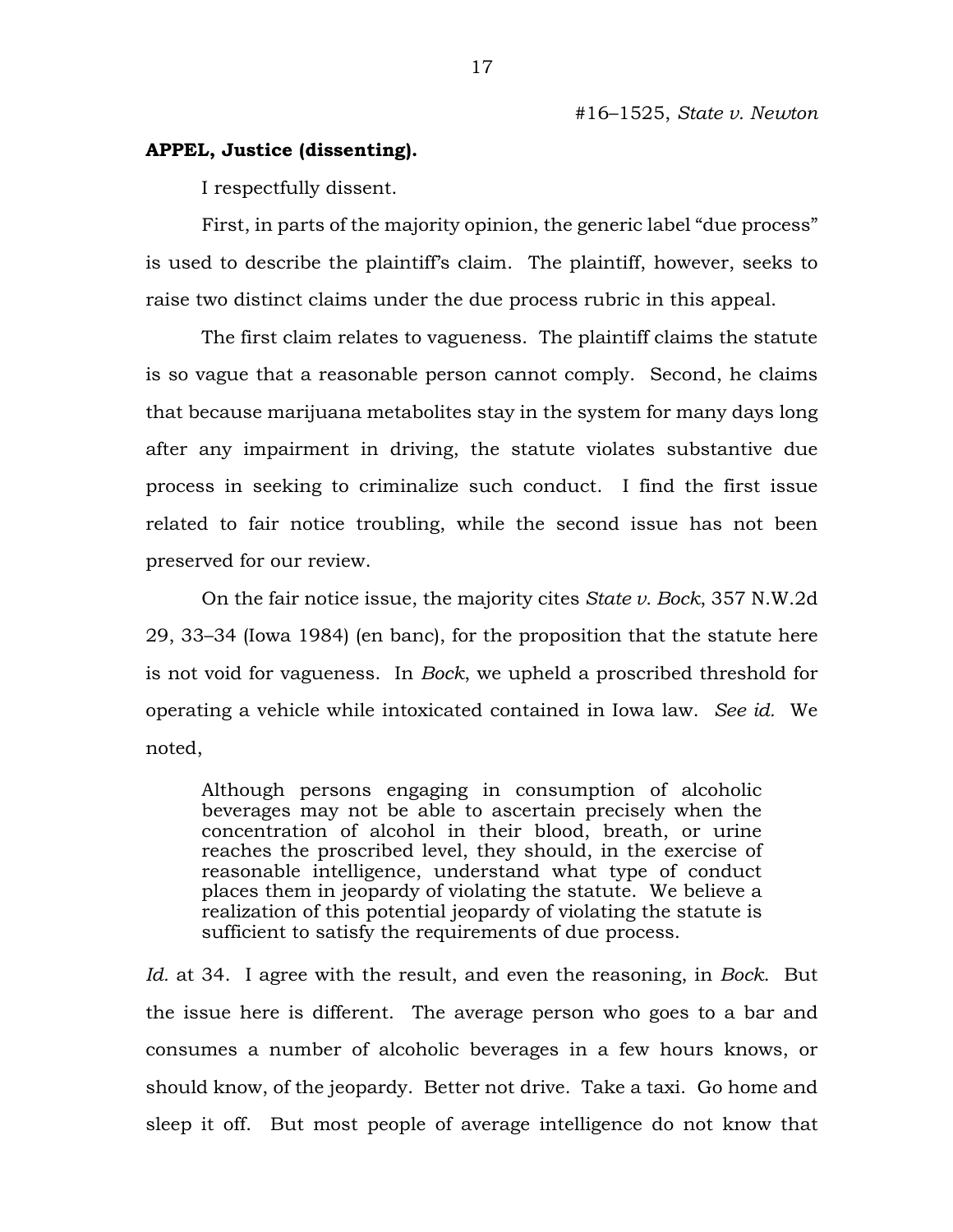inactive marijuana metabolites stay in a user's system for days after any potential impairment has vanished.

Indeed, casual marijuana users of ordinary intelligence would be shocked to learn that many days after use and long after any impairment, they might be found intoxicated under the statute because of very small amounts of an inactive marijuana metabolite remaining in the system even though their driving was unimpaired by the past marijuana use. A person who has had a few drinks before driving knows of the risk of *alcohol-based*  intoxication, but does not know of the jeopardy posed by ingesting marijuana many days before.

The majority suggests there are protections against arbitrary enforcement because there must be a valid stop and then a valid reason for a urine sample. Of course, anyone can be stopped any time for some kind of traffic violation. That is little protection.

Nonetheless, before a urine sample is obtained, ordinarily there must be probable cause or reasonable suspicion to support the draw. But that is not always the case. The presence of marijuana metabolites in urine might be discovered in cases involving an accident in which the driver is hospitalized and standard medical tests are undertaken. *See, e.g.*, Iowa Code § 147A.8(1) (2017); *see also id.* § 321J.7 (providing for medical testing of unconscious persons or persons incapable of consent or refusal to determine presence of alcohol or controlled substances). In short, the majority's ruling that arbitrary enforcement is not a problem under the statute should be considered limited to the facts of this case and not a blanket blessing under the statute.

On the issue of substantive due process, I have serious doubts on the merits. *See State v. Childs*, 898 N.W.2d 177, 196–201 (Appel, J., dissenting). But the issue has not been preserved. *Meier v. Senecaut*, 641